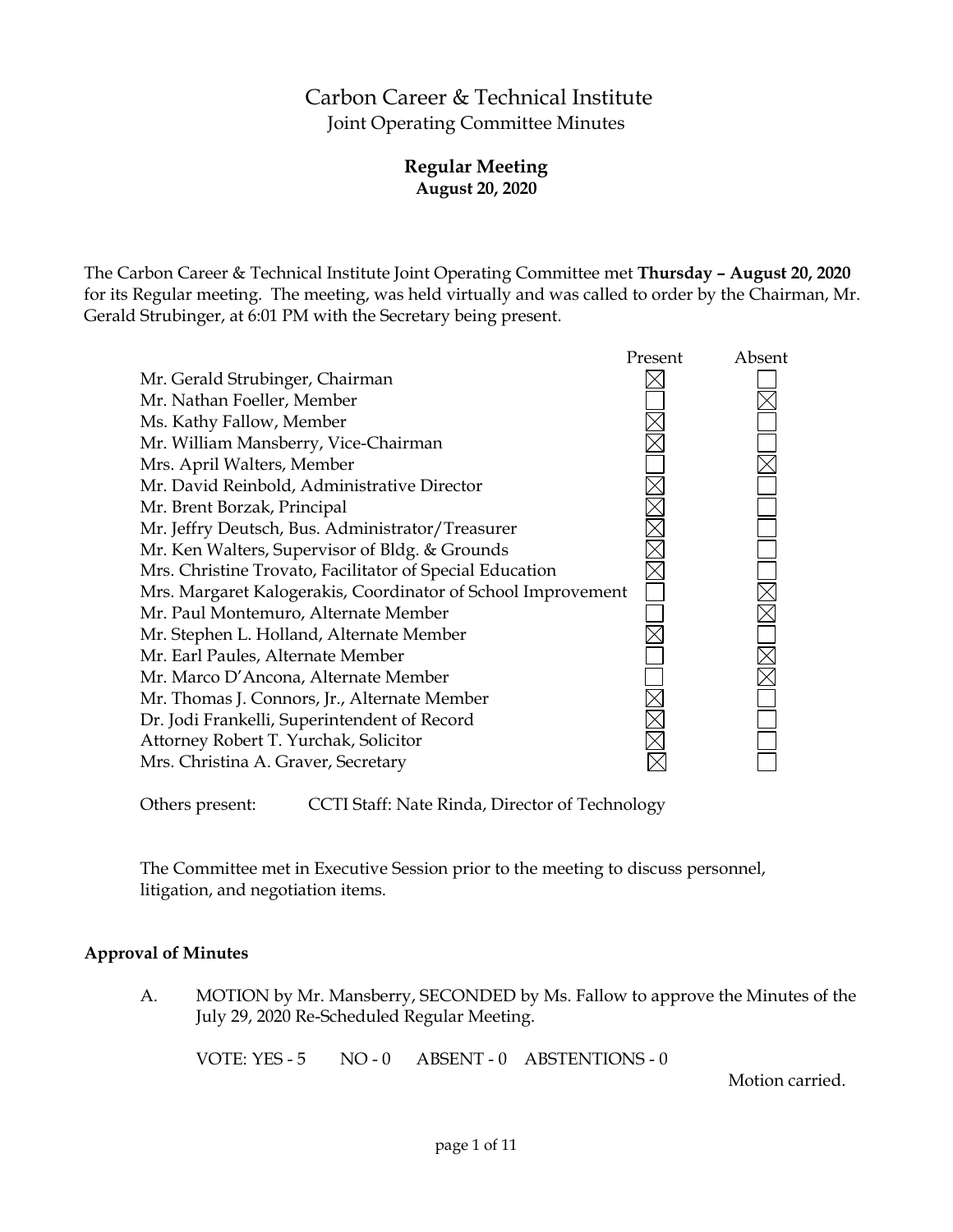## **Public Comment**

- Letter from Anna Leigh Conway, CCTI Education Association President thanking "administration, IT staff, custodial staff, JOC members and all the people who have been working hard all summer to help make CCTI work for the students this fall." She thanked the administration for their communication with staff and parents and asked that the communication with CCTI ED leadership continue as we navigate through the 2020-2021 school year.
- Lisa Walck, Cosmetology Instructor shared that although the exam schedule was put on hold due to the pandemic, after recently opening, three (3) of her 2020 graduates applied for, took, and passed their State Board Cosmetology Exam. Those students are:
	- o Brianna Sell, Palmerton ASD
	- o Julia Anthony, Lehighton ASD
	- o Hannah Schappell, Lehighton ASD

Administration and members of the JOC congratulated the students, Mrs. Walck, and Tammy Marshall, Cosmetology Instructional Aide.

Mrs. Walck also asked if Jim Thorpe ASD students who attend CCTI would be impacted due to Jim Thorpe dismissing at 1:45. CCTI students would be in session until 2:04 p.m. Mr. Reinbold reached out to Mr. Rushefski, JTASD Superintendent who responded that it would not impact the CCTI students and their hours.

## **Director's report presented by Mr. David Reinbold, Administrative Director:**

 Mr. Reinbold said that CCTI will enact its reopening plan on September 8. CCTI administration continues to communicate with parents and students and has provided several instructional videos to help ensure a smooth beginning to the school year. He said that schedules are being e-mailed and mailed. Mr. Reinbold also complimented the CCTI students and parents stating that throughout the process of creating and the beginning phases of opening the plan, they have been extremely cooperative. Good questions have been asked and all have been polite and respectful. He said that he cannot compliment them enough on their patience and cooperation.

## **Brent Borzak, Principal**

- Mr. Borzak spoke about staff development that has and continues to take place providing instruction on Google Classroom trainings as a priority. He said CCTI teamed up with CLIU for these trainings. He went on to say that trainings included Google Classroom, Google trainings, and Google Meet. He said that he hoped to do as much training as possible so that the teachers are as comfortable as they can be at the start of the school year.
- Class schedules have been created, as well as an A/B/Virtual schedule.
- Mr. Rinda, Director of Technology shared that the schedules going out to students will include items such as: student computer login information, Google Suite login information with unique passwords and logins, PowerSchool information, as well as information on navigating the PowerSchool app. An instructional video will be available to further assist once all information has been distributed and is in the hands of the students.
- Mr. Reinbold shared that next Thursday and Friday, time will be scheduled for parents to pick up Chromebooks, if needed. Several requests have already been made. Some individuals will need hot spots as well, but he is unsure if they will be in by Thursday. Communication will be shared upon their availability. Ms. Fallow thanked Mr Reinbold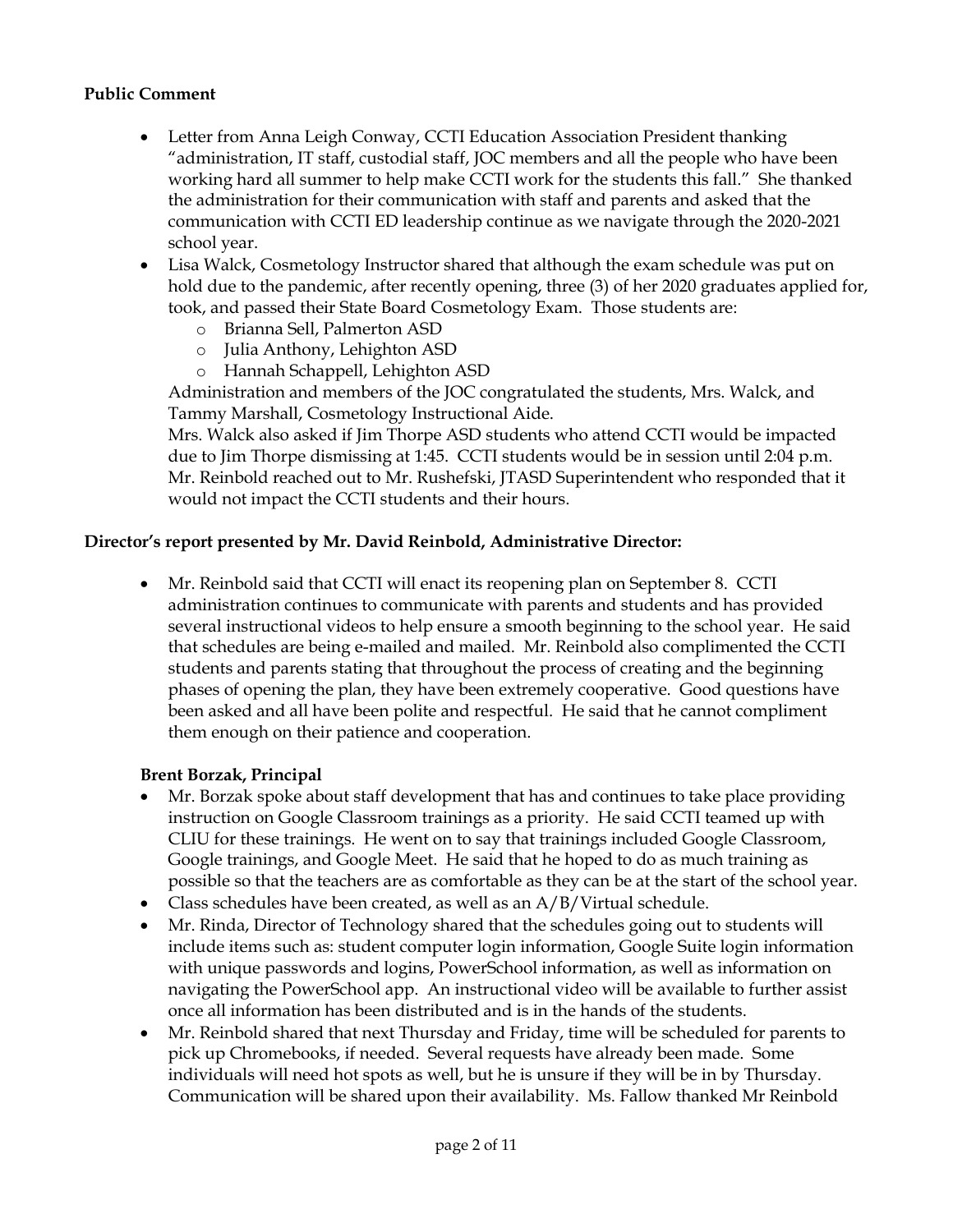and administration for their continued communication with parents. Mr. Reinbold also added that on the first three (3) days of school (September 8, 9, and 10) not all students will be in at the same time. Students will be phased in giving them ample time to adjust and cover any technology needs.

## **Ken Walters, Supervisor of Building and Grounds**

 Nothing new to report at this time but wanted to share (in answer to an earlier question) that all necessary items for sanitation have been purchased.

## **Jeffry Deutsch, Business Administrator**

 In answer to a question, he shared that CCTI has secured a \$90,000 grant available to technical schools.

## **Christine Trovato, Facilitator of Special Education**

- Mrs. Trovato explained that special education students will be provided the opportunity to receive instruction while they are in the building for their technical area.
- IEP meetings will be held virtually.
- After assessing students, they will be provided instruction to make up for any skills that may have been lost. After school instruction will be provided if necessary.

## **Approval of Treasurer's Reports (July 2020)**

A. MOTION by Mr. Mansberry, SECONDED by Ms. Fallow to approve the Treasurer's Report for July 2020 showing a final balance of \$4,750,440.61 in the General Fund, and \$69,585.60 in the Student Activities Account.

## ROLL CALL VOTE:  $Y$ es No Absent Abstain



## **Approval of Payment of Bills**

A. MOTION by Mr. Mansberry, SECONDED by Ms. Fallow to approve Payment of Bills - General Fund and Other Accounts.

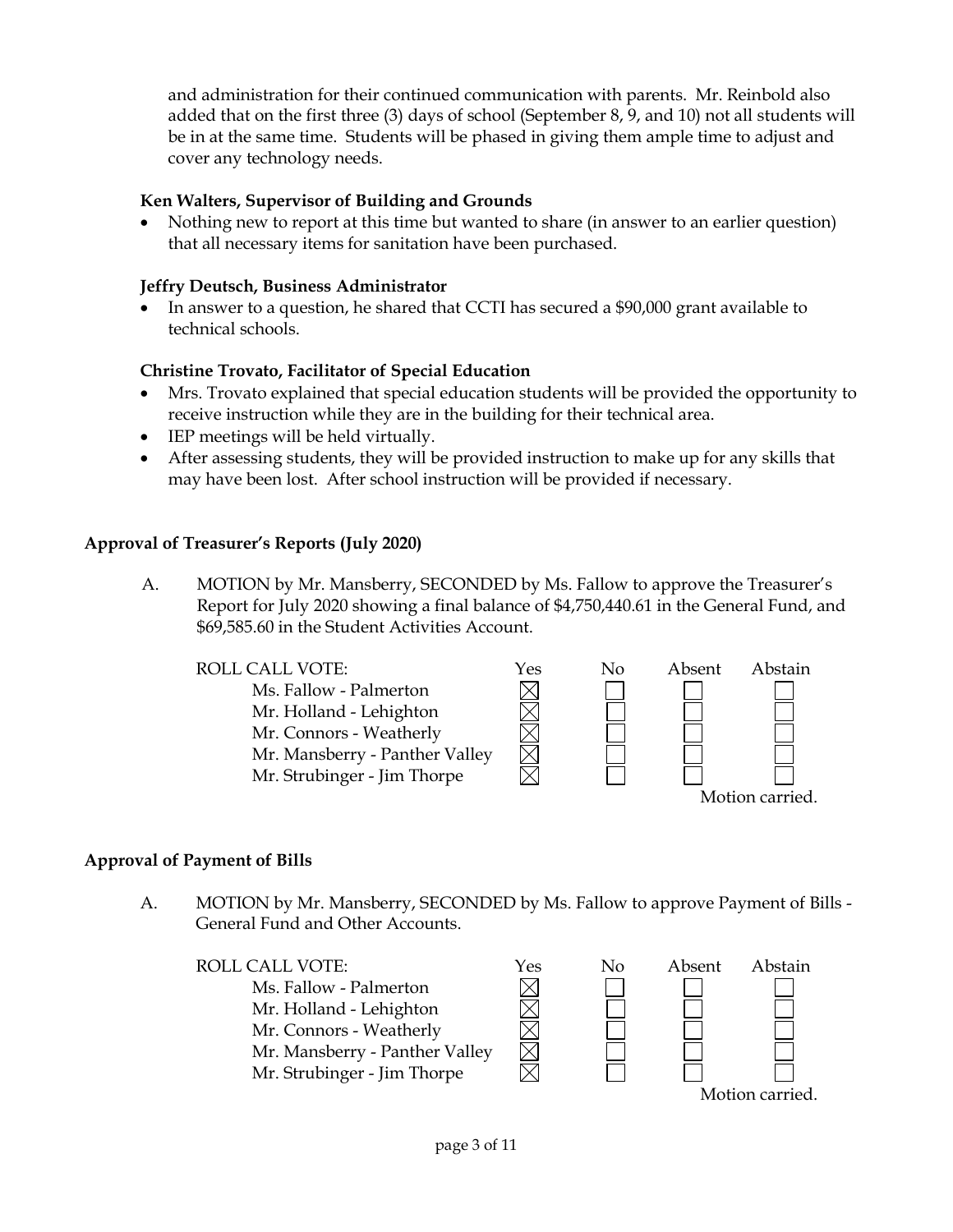#### **Items of Business**

### *Personnel*

MOTION by Mr. Mansberry, SECONDED by Ms. Fallow that the following motions be approved:

#### **Duties of Attendance Officer Assigned**

A. to assign Francis (Frank) L. DeMatto the duties of an attendance officer, in order to fulfill PA magisterial guidelines for the 2020-2021 school year.

#### **Adult Education Site Supervisor Appointed**

B. to appoint Francine Kluck Adult Education Site Supervisor effective September 5, 2020 through September 4, 2021, as presented.

Note: There will be no deduction from the CCTI General Fund.

### **Title IX and Section 504 Coordinator Appointed**

C. that Brent Borzak be appointed Title IX and Section 504 Coordinator for the Carbon Career & Technical Institute for the 2020-2021 school year.

#### **Substitute Part-Time Technology Assistant Approved**

D. to approve Jeffry Nietz as a substitute Part-Time Technology Assistant (on an as needed basis) at the rate of \$175.00/day.

#### **Substitutes Approved**

- E. that the below listed individuals be approved to substitute for the 2020-2021 school year at the established rates, as follows:
	- Tom Bartholomew Custodial/Maintenance/Groundskeeper/Cleaner\*
	- Steve Brili Custodial/Maintenance/Groundskeeper/Cleaner\*
	- Heather Cassidy Teacher, Instructional Aide, Health/Medical, Chaperone, Custodial/Maintenance/Groundskeeper/Cleaner\*, Van/Bus Driver\*
	- Gerard Donati Teacher
	- Donald Flexer Teacher
	- Autumn Frey Teacher, School Nurse, Health/Medical, Chaperone
	- Jennifer Gonzalez Van/Bus Driver\*
	- Joseph Gorski SHINE Driver\*
	- Delmar Griggs Teacher, Tutor, PT Integrated Math Instructor
	- John Gunsser Tutor, PT Integrated Math Instructor
	- Joseph Hedash Teacher, Tutor, PT Integrated Science Instructor
	- Lynn Jo Kester Van/Bus Driver\*, SHINE Driver

(con't)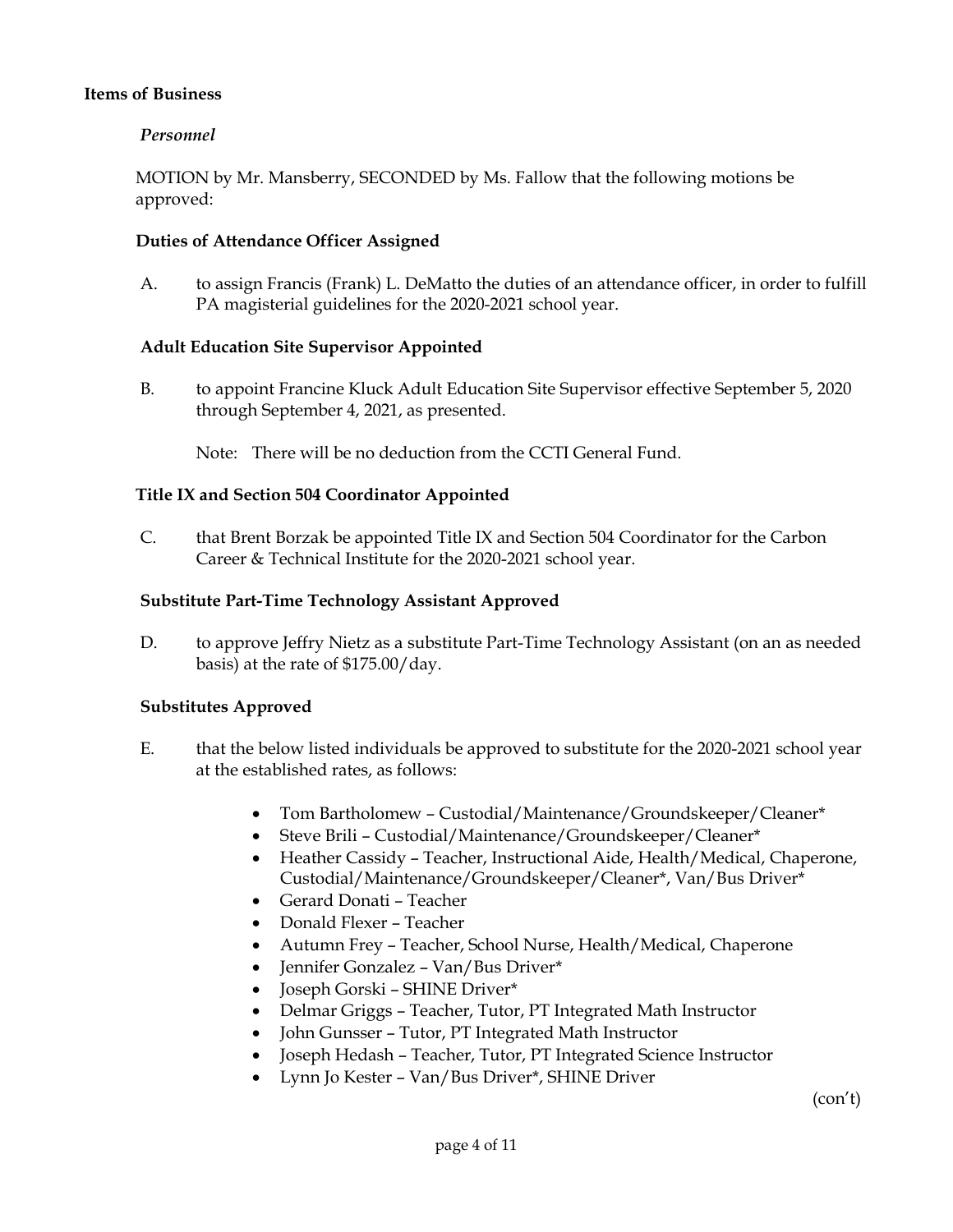- Marlon Kohan Teacher, Instructional Aide, Tutor, PT Integrated Math Instructor
- Sandi Kohutka Van/Bus Driver\*, SHINE Driver\*
- Tammy Marshall Teacher
- Catherine McDonald Tutor, PT Integrated Reading Instructor
- Bess Mitsakos Tutor, PT Integrated Reading Instructor
- Nikki Nothstein School Nurse
- Walter O'Donnell SHINE Driver\*
- Frank Olmsted Custodial/Maintenance/Groundskeeper/Cleaner\*, Van/Bus Driver\*, SHINE Driver\*
- Robert Pathroff Teacher, Instructional Aide, Chaperone, Custodial/Maintenance/Groundskeeper/Cleaner\*, Van/Bus Driver\*, SHINE Driver\*
- Elizabeth Porter Administrative
- Wilmer Redline Teacher, Instructional Aide
- Jeffrey Reed Teacher
- Ashleigh Rehrig Custodial/Maintenance/Groundskeeper/Cleaner\*, Van/Bus Driver\*
- Maritza Reinbold Teacher, Chaperone
- Kenneth Reiter Teacher, Instructional Aide
- Marie Rosahac Teacher
- Elizabeth Schlecht Instructional Aide, Chaperone, Van/Bus Driver\*
- Eric Schlecht Custodial/Maintenance/Groundskeeper/Cleaner\*, Van/Bus Driver\*
- William Shirar Teacher
- Susan Stermer School Nurse
- William Stoudt Teacher
- Stacie Strack Teacher
- Phillip Strubinger Teacher, Instructional Aide
- Dennis Vavra Tutor, PT Integrated Reading Instructor
- Geri Vavra Clerical\*
- Kathleen Williams Teacher, Tutor
- Douglas Witt Custodial/Maintenance/Groundskeeper/Cleaner\*
- Sherry Yorgey Instructional Aide, Van/Bus Driver\*

Note: \* Appointment through August 2021.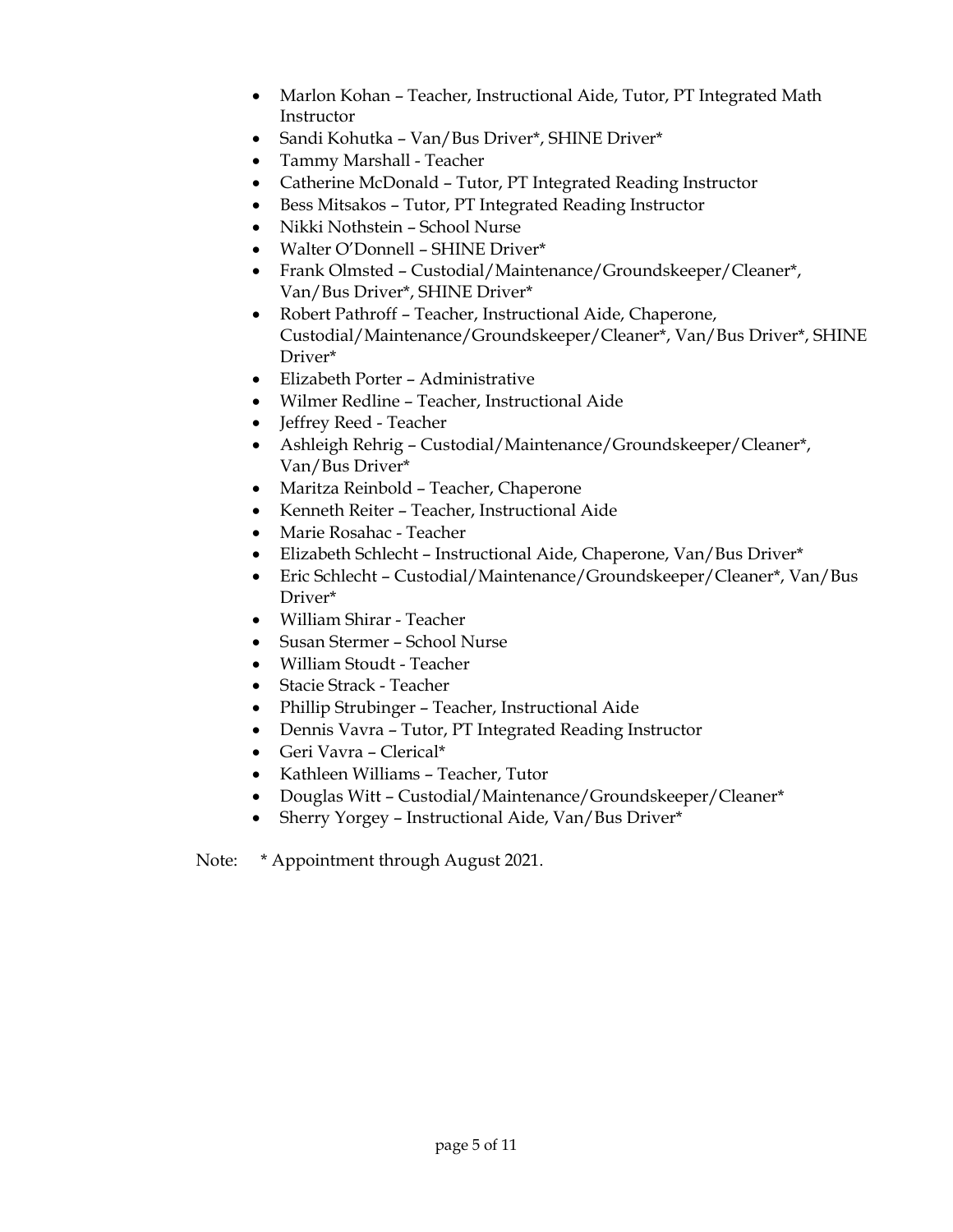## **Additional Work Days Approved**

F. that the following individuals be approved two (2) additional work days, prior to September 1, 2020 at the individual's per diem rate:

> Anthony (A.J.) Burke, Culinary Arts Instructor Ashleigh Rehrig, Culinary Arts Instructional Aide Maritza Reinbold, Graphic Design Instructional Aide Michele Troutman, Culinary Arts Instructional Aide

Note: This time will be devoted to preparing for cafeteria production services for the new school year and preparing signage for CCTI, including but not limited to health & safety signage.

#### **Family Medical Leave Time Approved**

G. to approve a maximum of twelve (12) weeks intermittent Family Medical Leave time for employee #14517, effective August 24, 2020 through August 23, 2021.

#### **Science Teacher Appointed**

- H. to appoint Joseph Rovinsky Science Teacher, effective September 1, 2020 at a step 1 Master/ME +15 salary (per verification) per the current Agreement between the Carbon Career & Technical Institute (CCTI) Joint Operating Committee and the CCTI Education Association.
	- Note: Mr. Rovinsky has nine (9) years public school teaching experience in the Mid-Valley School District. He has experience developing online educational programs and curriculum as well as experience as an adjunct Biology professor for the University of Scranton. He is a certified Google Classroom Trainer.

#### **Additional Days Approved**

I. to approve three (3) additional days effective August 21 through August 31, 2020 for Joseph Rovinsky at his approved per diem rate.

#### **Teacher Mentor Appointed**

J. to appoint Scott Bartholomew Teacher Mentor (Academic Teacher) for 2020-2021 school year stipend of \$750.00.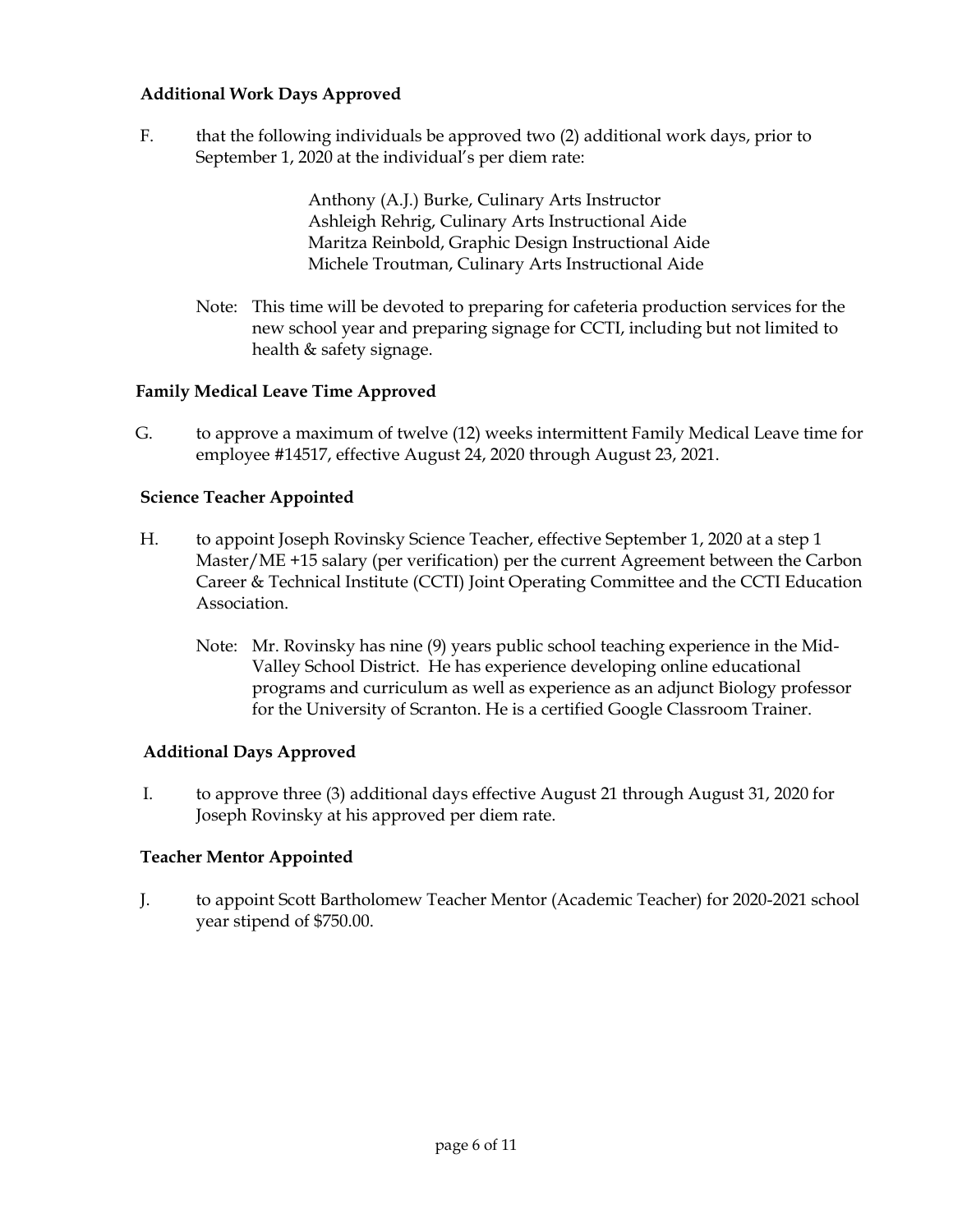## **Half-Time Long-Term Substitute Social Studies Teacher Appointed**

K. to appoint Phillip Strubinger half-time long-term (approximately 3.5 hours/day) Substitute Social Studies Teacher, effective September 1, 2020 based on a step 1 salary per the current Agreement between the Carbon Career & Technical Institute (CCTI) Joint Operating Committee and the CCTI Education Association.

Note: Mr. Strubinger has three (3) years' experience at CCTI as our building substitute.



## *Education*

MOTION by Mr. Mansberry, SECONDED by Mr. Connors that the following motions be approved:

## **Agreement of Affiliation Approved**

A. that the Agreement of Affiliation between the Carbon Career & Technical Institute Adult Education Department PA-Approved Certified Nurse Aide Training Program be approved and executed for the 2020-2021 Fiscal Year, as presented:

Fellowship Manor, Whitehall, PA

## **Proposed Emergency Instructional Time Weekly Schedule Approved**

B. to approve the proposed emergency instructional time weekly schedule for the 2020- 2021 school year and submission to the Pennsylvania Department of Education, as presented.

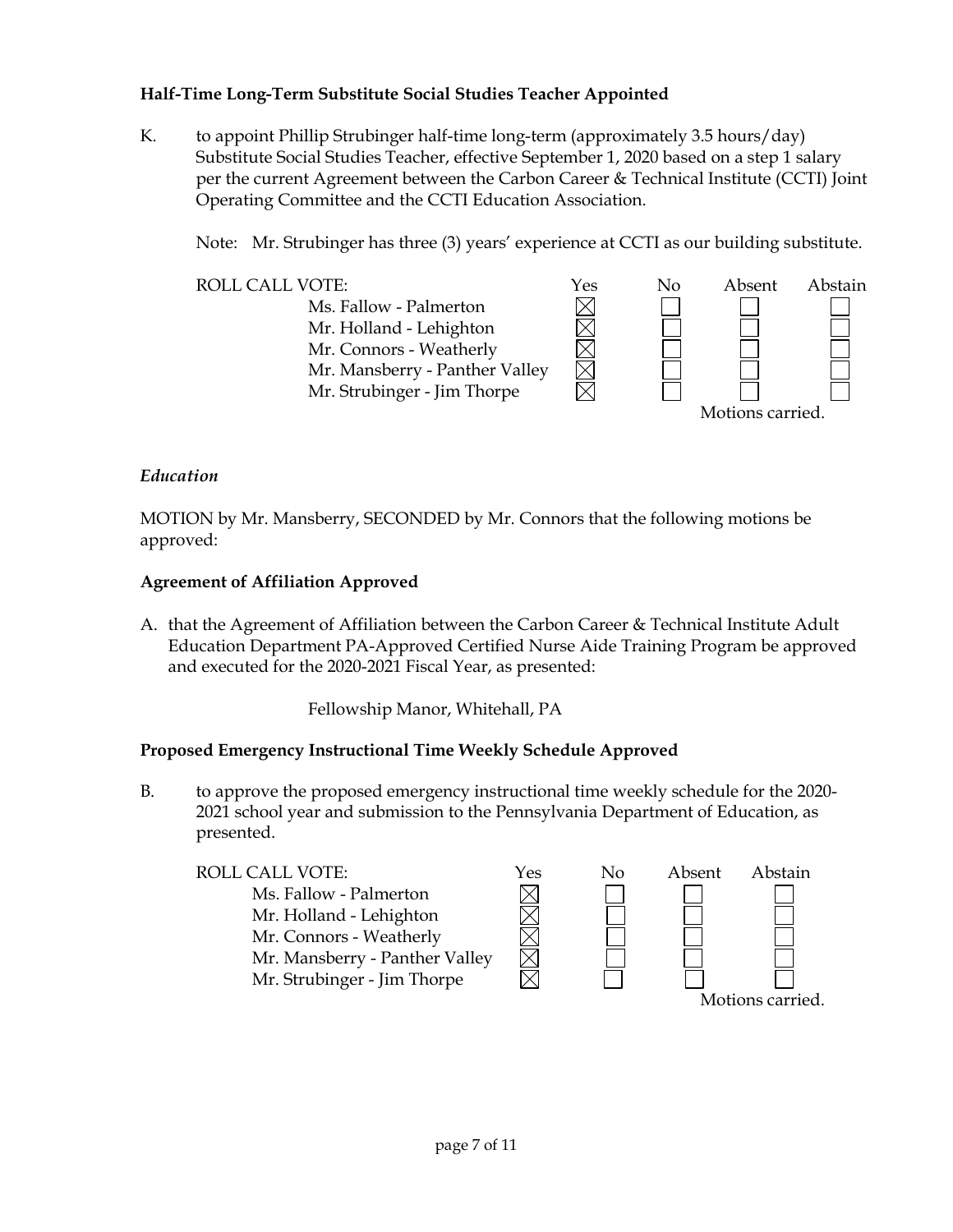#### *Budget & Finance*

### **Transportation Contracts Approved**

A. that Transportation Contracts be approved with the following Contractors for 2020-2021, noting that each Contractor will be paid any cost for gasoline used to fulfill the terms of this contract which exceed \$2.00 per gallon:

> Jim Thorpe Area School District (410 Center Avenue, Jim Thorpe) 2020-2021 - \$52.00/day per bus

 George's Transportation Company, Inc. (84 Ashtown Drive, Lehighton) (Lehighton Area School District) 2020-2021 - \$92.00/day per bus

 George's Transportation Company, Inc. (84 Ashtown Drive, Lehighton) (Lehighton Area School District – Mid-Day Run) 2020-2021 - \$91.00/day per bus

Leon George II School Buses, Inc. (660 Delaware Avenue, Palmerton) (Palmerton Area School District) 2020-2021 - \$227.00/day per bus

Panther Valley School District (1 Panther Way, Lansford) 2020-2021 - \$96.00/day per bus

 Weatherly Area School District (602 Sixth Street, Weatherly) 2020-2021 - \$140.00/day per bus

VOTE: YES - 5 NO - 0 ABSENT - 0 ABSTENTIONS - 0

Motion carried.

*Buildings & Grounds*

NONE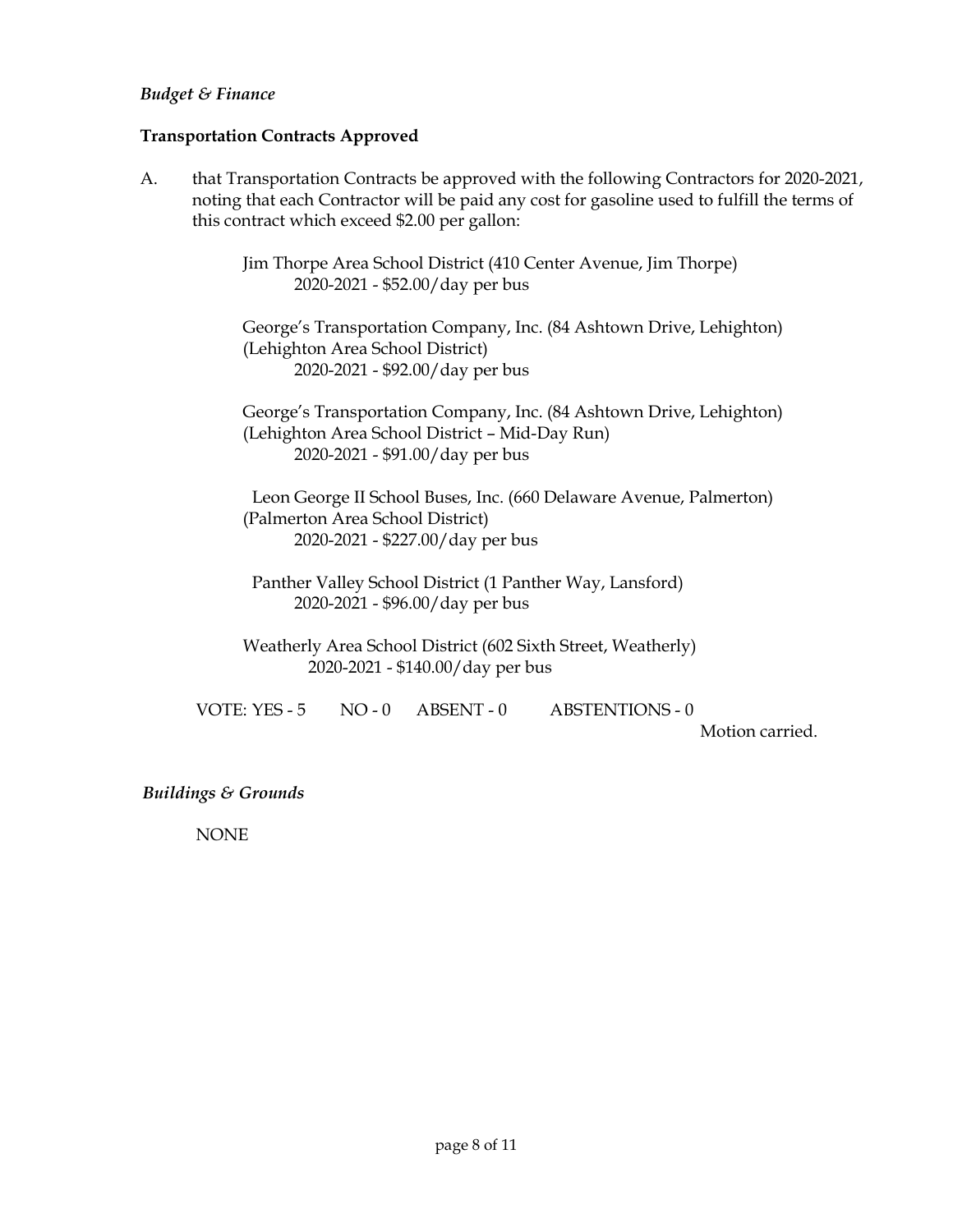## *Administrative*

MOTION by Mr. Mansberry, SECONDED by Ms. Fallow that the following motions be approved:

## **Substitute Rates Established**

A. to establish the following substitute rates for the 2020-2021 school year:

| 1. | Teacher (Category B short-term) |               |
|----|---------------------------------|---------------|
|    | 16-89 Consecutive Days          | \$160 per day |
| 2. | Teacher Aide                    |               |
|    | Day 1 through Day 15            | \$95 per day  |
|    | Day 16+ Cumulative              | \$100 per day |
| 3. | Secretary                       | \$100 per day |
|    | Administrative                  | \$400 per day |

## **1st Reading Policy Approved**

B. to approve the 1<sup>st</sup> reading of the following CCTI policy, as presented:

#815A – Operations

## **CCTI 2020-2021 Student & Parent Handbook Approved**

C. to approve the CCTI 2020-2021 Student & Parent Handbook, as presented.

#### **Revised CCTI Student/Teacher Calendar Approved**

D. to approve the revised CCTI Student/Teacher Calendar for the 2020-2021 school year.

ROLL CALL VOTE:<br>
Ms. Fallow - Palmerton<br>
Mr. Holland - Lehighton<br>
Mr. Connors - Weatherly<br>  $\boxtimes$ Ms. Fallow - Palmerton Mr. Holland - Lehighton Mr. Connors - Weatherly Mr. Mansberry - Panther Valley Mr. Strubinger - Jim Thorpe



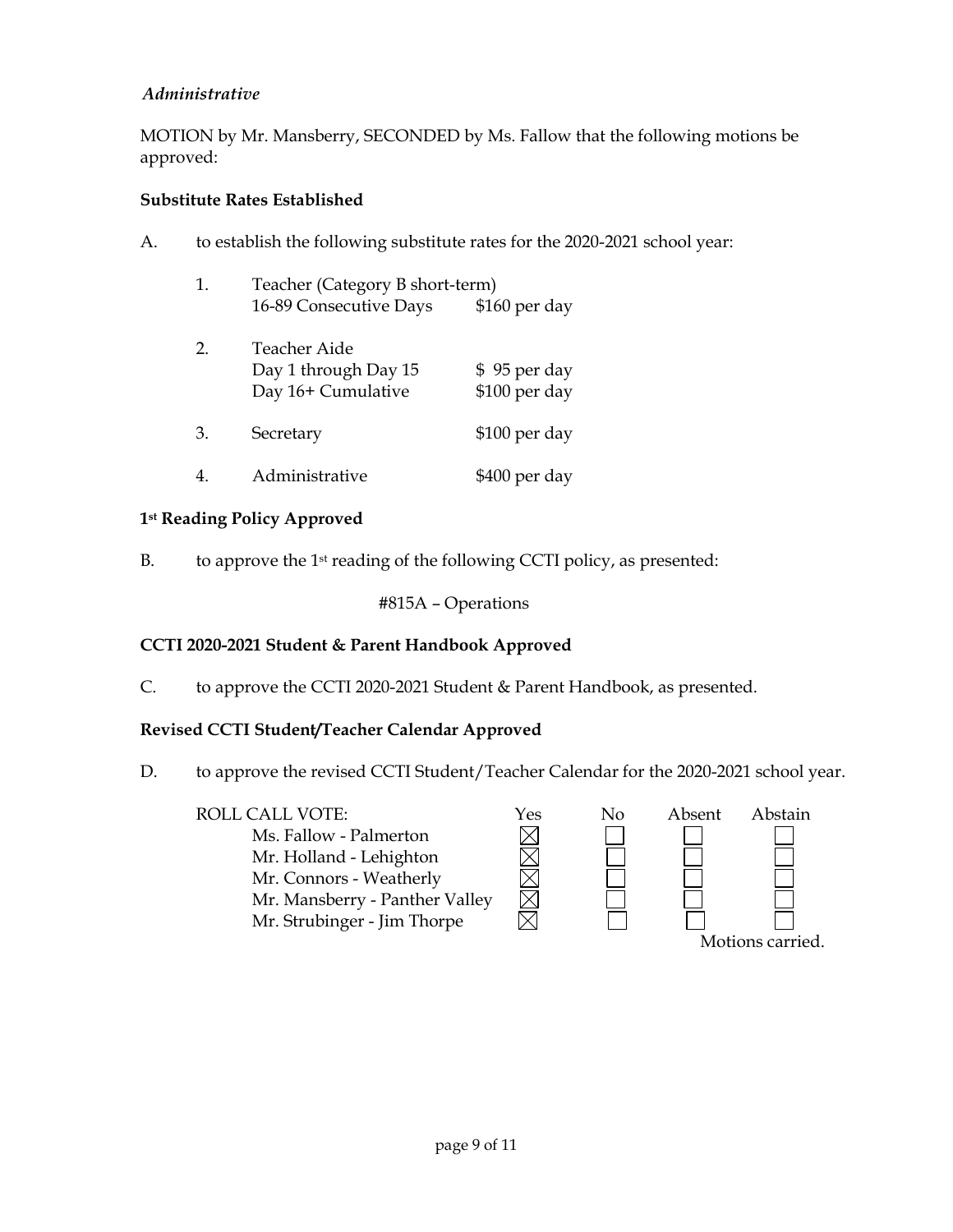### **Reports**

#### **Foundation Report Accepted**

A. MOTION by Mr. Mansberry SECONDED by Mr. Connors to accept the Carbon Career & Technical Institute Foundation Report, as presented.

Note: The balance in this account stands at \$1,369.30.

VOTE: YES - 5 NO - 0 ABSENT - 0 ABSTENTIONS - 0

Motion carried.

#### **Administrative Reports**

- A. MOTION by Mr. Mansberry, SECONDED by Mr. Connors to accept Administrative Reports from the following:
	- a. Mr. Brent Borzak, Principal
	- b. Mrs. Christine Trovato, Facilitator of Special Education
	- c. Ms. Francine Kluck, Adult Education Site Supervisor

VOTE: YES - 5 NO - 0 ABSENT - 0 ABSTENTIONS - 0

Motion carried.

#### **Old Business**

NONE

#### **New and Miscellaneous Business**

- Ms. Fallow asked if CCTI will continue inviting graduates to return and share their success stories as has been done in the past. Mr. Reinbold said that that will definitely be incorporated into future meetings.
- Mr. Mansberry asked the status of competitions (i.e. SkillsUSA, HOSA, DECA). Mr. Reinbold said that at this point he believes all district and state competitions are slated to be held virtually. Advisors will need to determine what competitions are running and how best to prepare.
- Ms. Fallow, referring to Ms. Conway's letter asked that communication of challenges and successes are shared by the teachers so that the administration and JOC can best determine how they can be supported.
- Mr. Reinbold asked that all continue to check the website for updates and continue e-mail communication moving forward.